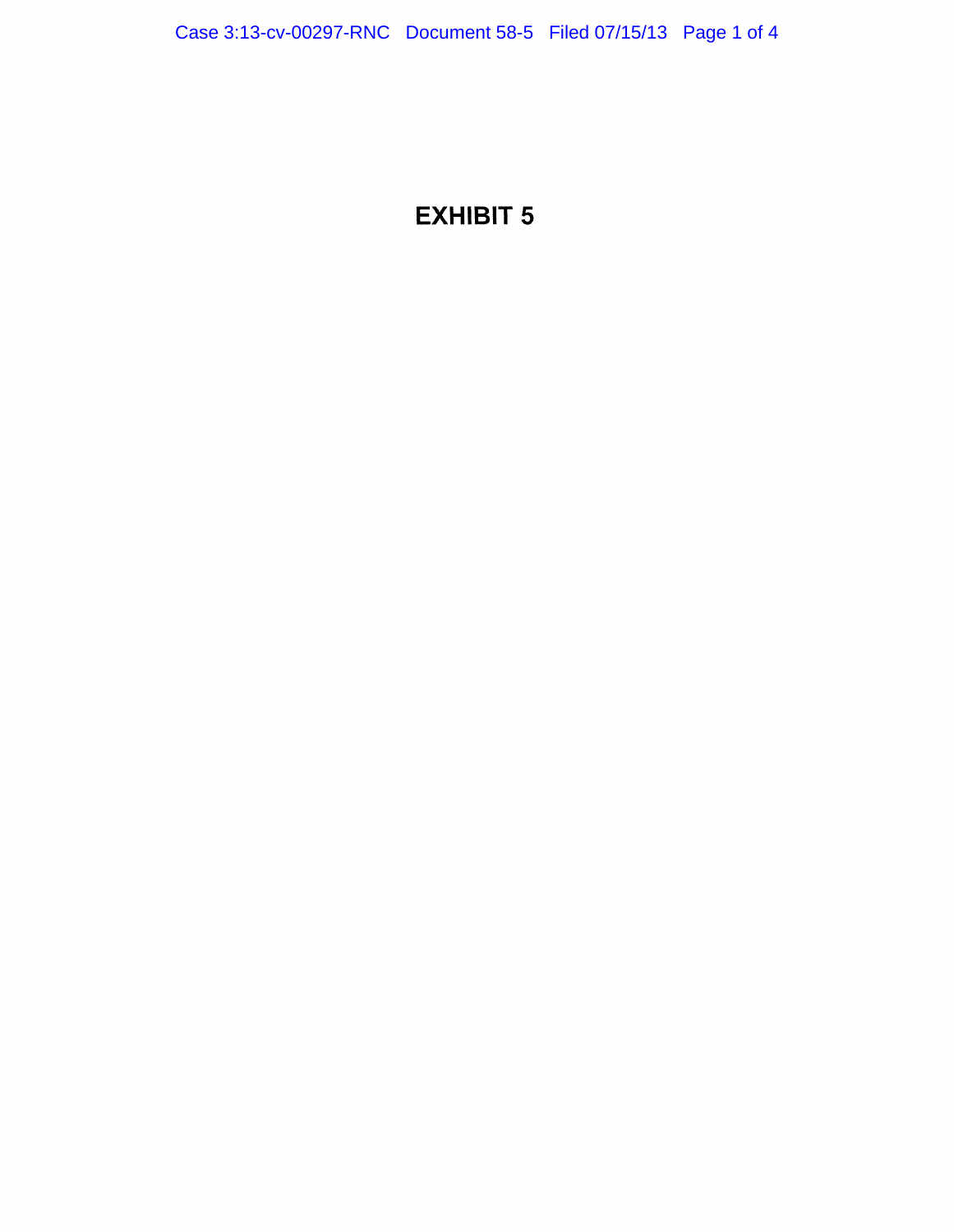**From:** Farzad Rastegar <farbcal@hotmail.com> **Date:** Thursday, September 29, 2011 4:52 PM To: No Name <brucekirby@optonline.net> Cc: Bill Crane <ball.crane@doryventures.com>, Doug Metchick <doug.metchick@doryventures.com> **Subject:** WITHOUT PREJUDICE - WITH FULL RESERVATION OF RIGHTS

## WITHOUT PREJUDICE

Dear Bruce,

I read your short personal note.

Can I make it clear in a most unambiguous manner that the note is perfectly not accepted by me nor on behalf of any of the former parties to any former agreements as any valid notice or otherwise, however you choose to classify such note in the future.

There is NO business relationship or arrangement between myself and you .

The arrangements and business relationships between PSE and various parties have been subject to back and forth in the last few years and they are what they are. Your short personal note to me does not bear on those arrangements or to be construed in any manner.

The arrangements and business relationships betweenQMI and various parties have been subject to back and forth in the last few years and they are what they are. Your short personal note to me does not bear on those arrangements or to be construed in any manner.

Should you wish to communicate with anyone enquiring about anything, you should kindly refer them to the appropriate parties. I would be quite certain that you would be required to provide full form authorisation and credentials to engage with anyone, as the case may be.

I am sorry that I cannot be more helpful under the circumstances.

Yours sincerely,

Farzad

E·MAIL DISCLAIMER: The information in this e-mail is confidential and may be legally privileged. It is intended solely lor the addressee. Access to this e-mail by anyone else is unauthorized. If you are not the intended recipient, any disclosure, copying, distribution or any action taken or omitted to be taken in reliance on it, is prohibited and may be unlawful. We have taken steps to ensure that this message is free from computer viruses; however, in accordance with good computing practice, the recipient is responsible lor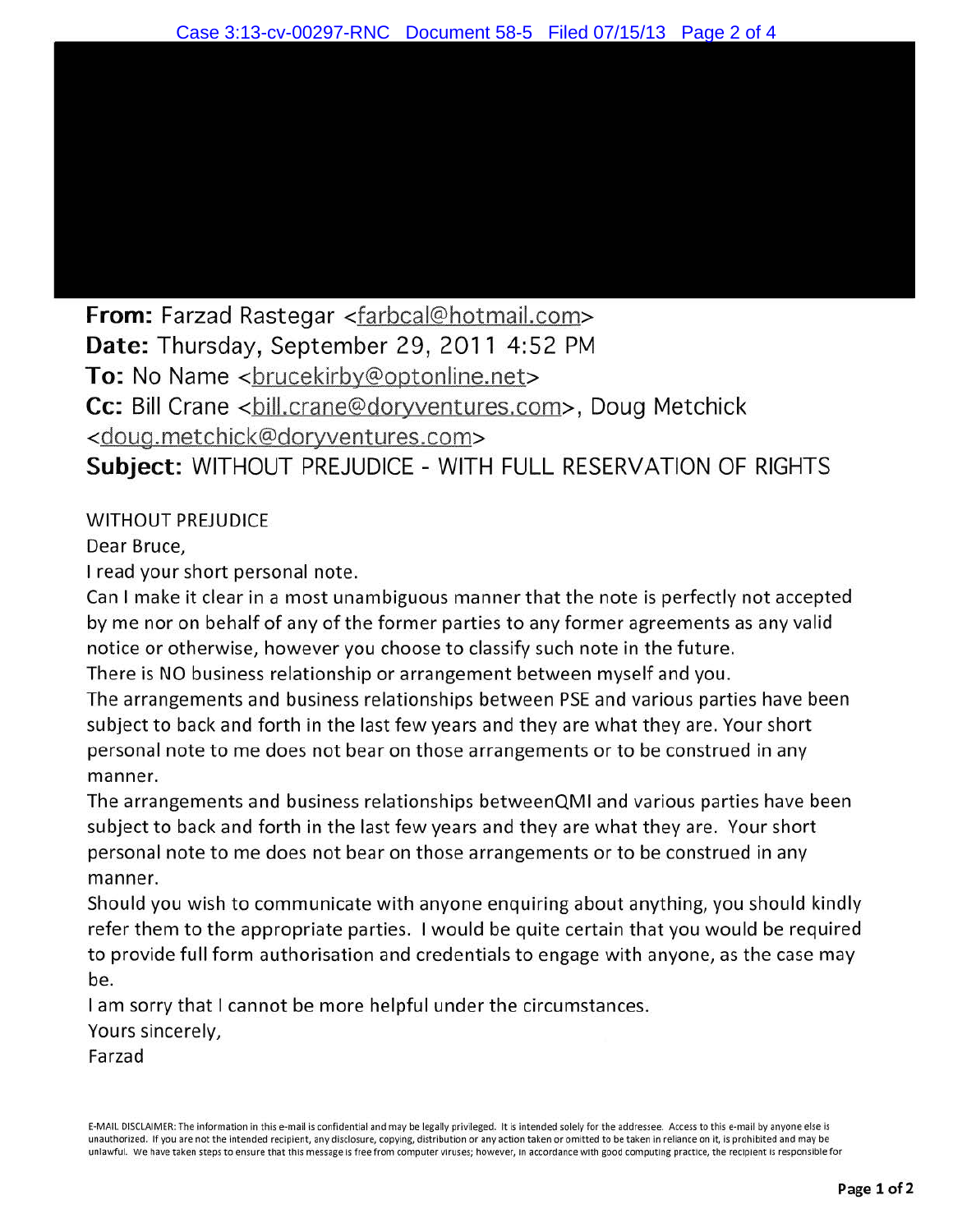## Case 3:13-cv-00297-RNC Document 58-5 Filed 07/15/13 Page 3 of 4

ensuring that it is actually virus-free before opening it.

- > Date: Thu, 29 Sep 2011 16:16:28 -0400
- >From: brucekirby@optonline.net
- >Subject: Contract
- >To: farbcal@hotmail.com

>

- >Hello Farzad- Please see attached.- Bruce Kirby
- >